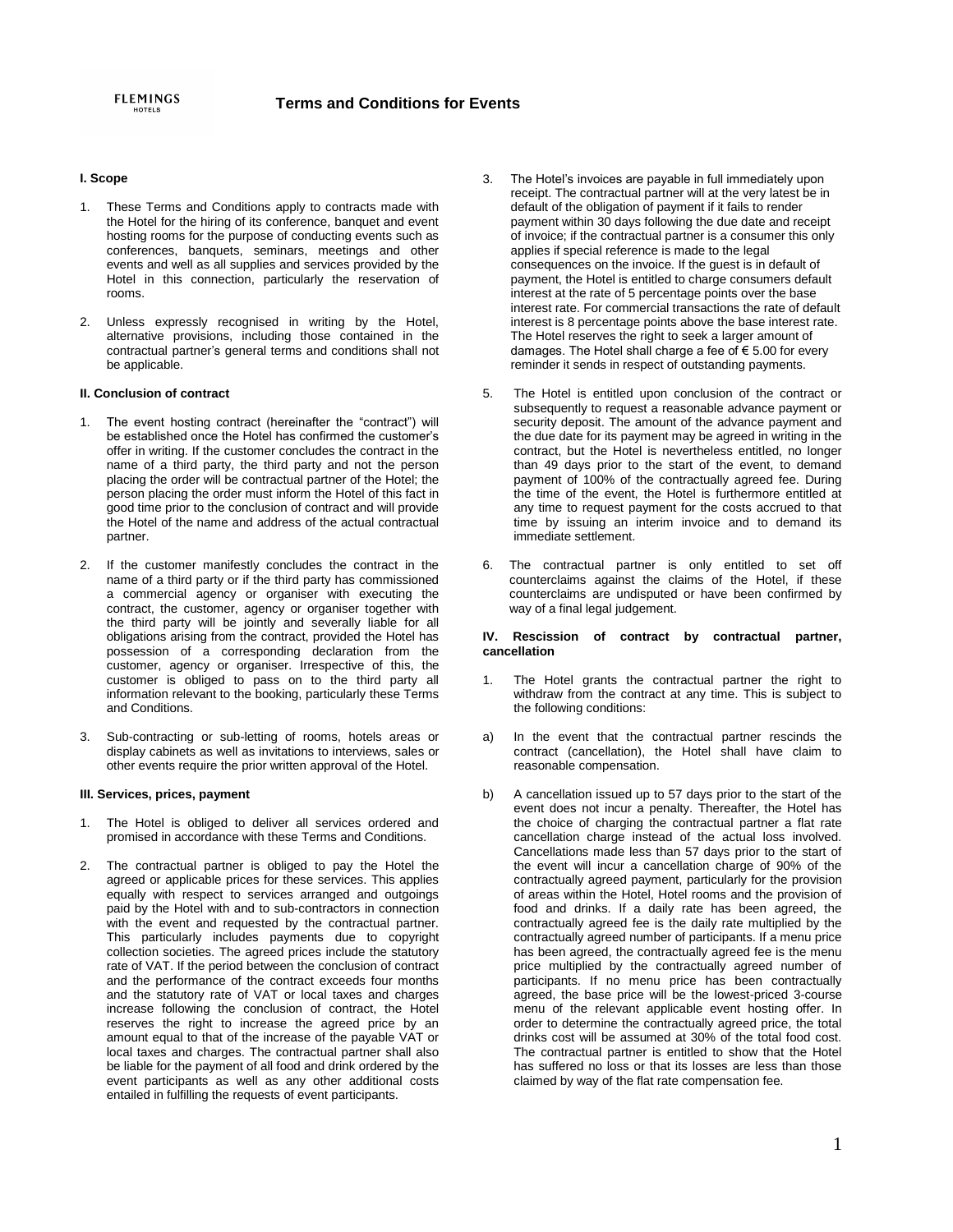- c) Insofar as the Hotel charges for its specific loss, the maximum amount of compensation may not exceed the contractually agreed price of the services to be supplied by the Hotel less the value of the costs saved by the Hotel together with the amount that the Hotel acquires through the alternative use of the Hotel's services.
- 2. The compensation regulations referred to above shall apply if the contractual partner does not show up to claim the services it has reserved without the written agreement of the Hotel.
- 3. The Hotel has no claim to compensation if it has granted the contractual partner an option to withdraw from the contract within a specified time period without any requirement to pay compensation (cancellation without penalty). The date of receipt of the withdrawal notice by the Hotel shall be definitive. The contractual partner must declare its intention to rescind the contract (withdraw) in writing.

## **V. Rescission (withdrawal) by the Hotel**

- 1. Provided the contractual partner has been granted the right to withdraw without penalty pursuant to IV. 3, the Hotel, for its part, is also entitled to withdraw within this time period if applications from other guests and customers are available for contractually reserved rooms and event rooms and the contractual partner does not waive its right to withdraw without penalty pursuant to IV. 3 when contacted by the Hotel.
- 2. The Hotel is also entitled to withdraw from the contract if an advance payment or security deposit as agreed in accordance with III. 5 is not made/provided within a reasonable period of grace granted by the Hotel.
- 3. Furthermore, the Hotel is entitled to withdraw from the contract if there are significant reasons, especially if
- an act of God or other circumstances beyond the control of the Hotel make the fulfilment of the contract impossible;
- events are booked under misleading or erroneous information concerning material matters, e.g. the event organiser, the event or the purpose;
- the Hotel has good reasons for supposing that the event could significantly jeopardise the smooth running of the Hotel's operations, or the safety of Hotel guests or Hotel employees or besmirch the reputation of the Hotel in the public eye in a manner beyond the control or scope of the Hotel's organisation;
- unpermitted sub-contracting or sub-letting pursuant to II. 3 is undertaken;
- the Hotel becomes aware that the financial circumstances of the contractual partner have significantly deteriorated following the conclusion of the contract, particularly if the contractual partner fails to settle outstanding debts to the Hotel or fails to provide an adequate security deposit and therefore the Hotel's entitlements to payment appear to be in jeopardy;
- the contractual partner issues an application for the commencement of insolvency proceedings in relation to its assets, or ceases making payments;
- insolvency proceedings are commenced in relation to the assets of the contractual partner or said proceedings are denied due to lack of assets or other such reason.
- 4. The Hotel must promptly inform the contractual partner that it is exercising the right of withdrawal.
- 5. In such cases of withdrawal by the Hotel, the contractual partner will not be entitled to claim for damages.

### **VI. Arrival and departure**

- 1. The contractual partner has no right to demand the provision of specific rooms, unless the Hotel has confirmed the provisions of particular rooms in writing.
- 2. The reserved rooms shall be available to the guest from 3 pm onwards on the agreed day of arrival. It has no right to demand that rooms should be provided earlier, unless it has agreed this with the Hotel in writing.
- 3. The contractual partner or the event participants in question should claim reserved rooms no later than by 6 pm on the agreed day of arrival. Unless a later time of arrival has been expressly agreed, after 6 pm the Hotel has the right to assign reserved rooms to other persons; the contractual partner has no right of compensation in this event. The Hotel has a right of rescission in this respect.
- 4. On the agreed day of departure, rooms must be vacated and be at the Hotel's disposal by 12 noon at the latest. After this time the Hotel may charge the day-time room rate up until 6 pm to compensate it for the additional use of the room and the costs incurred by way of the delayed availability of the room; from 6 pm it may charge 100% of the current daily room rate. The contractual partner is entitled to show that the Hotel sustained no loss or a lesser amount of loss.

# **VII. Changes to number of participants and the time of the event**

- 1. The contractual partner is obliged to notify the Hotel of the anticipated number of participants. The final number of participants must be notified to the Hotel in writing no later than four working days prior to the start of the event, in order to ensure the carefully preparation of the event. It is possible to reduce the number of participants without penalty by up to 5% of the originally agreed number up to 4 working days prior to the start of the event. Any such reduction must be notified to the Hotel in writing.
- 2. In the event that the number of participants is reduced by more than 10%, the Hotel is entitled to reasonably increase the agreed prices and to substitute the agreed rooms, unless this would be unreasonable for the contractual partner to accept. The Hotel is likewise entitled to change prices if, following the conclusion of contract, the contractual partner requests changes to the services required of the Hotel or the length of the event and the Hotel agrees to these changes. If a distinct part of a booked event is not claimed, the Hotel is entitled to demand reasonable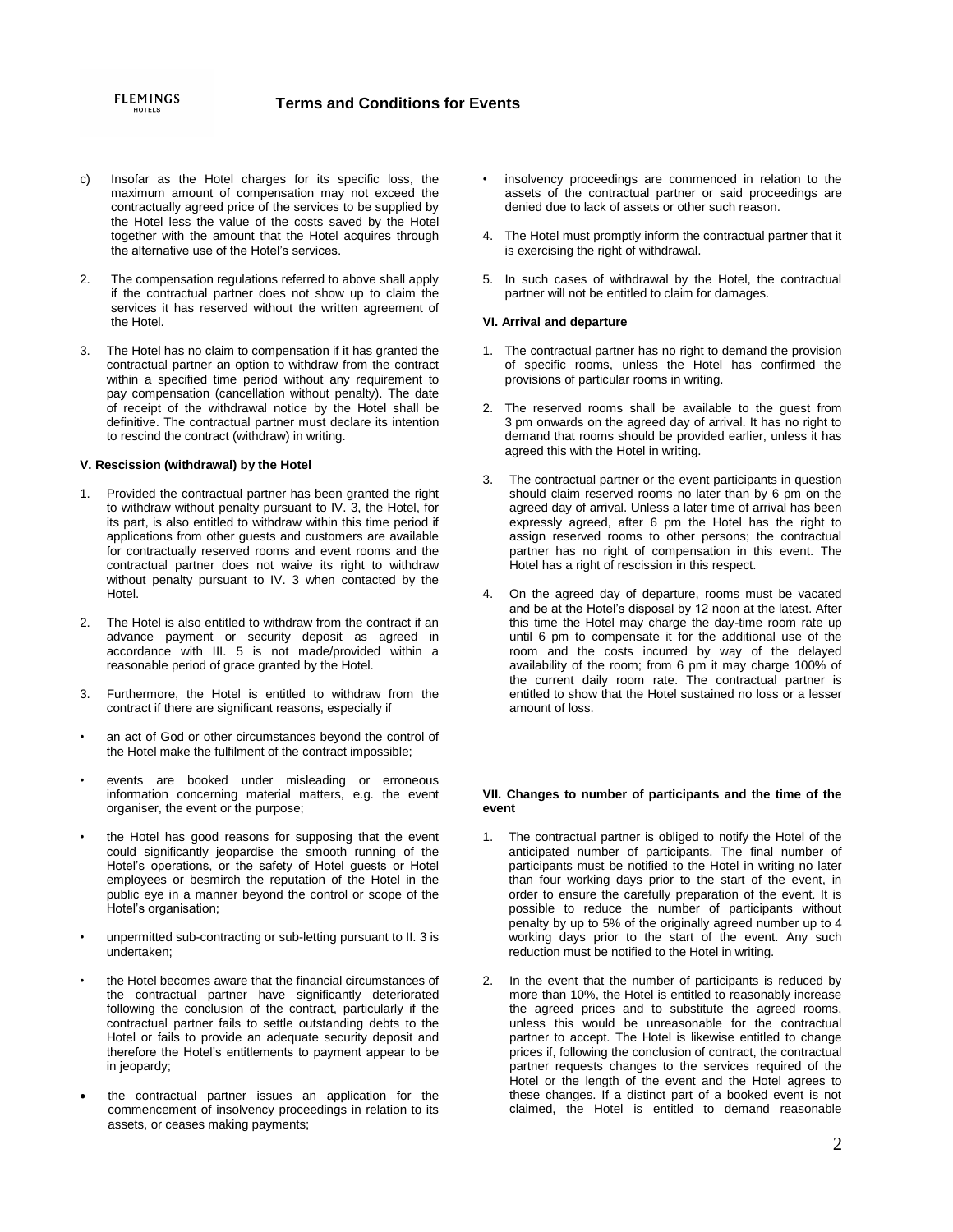compensation for the non-claimed part in accordance with IV. 1. a) to c).

- 3. In the event of an increase in the number of participants, the actual number of participants will be charged.
- 4. The contractual partner is entitled to show that the Hotel has saved a larger proportion of the anticipated expenses.
- 5. If the agreed start or finish time of the event changes without the prior written approval of the Hotel, the Hotel will be entitled to charge for the additional costs for the provision of personnel and facilities, unless the Hotel is responsible for the time change.
- 6. With regard to events that proceed after 11.00 pm, unless otherwise agreed, the Hotel will be entitled to charge for the personnel costs incurred from this time; the said charge will be based on a specific itemised bill. Based on specific itemised bills, the Hotel is also entitled to pass on the travel costs of employees returning home after public transport services have closed for the day.

# **VIII. Bringing food and drink into the Hotel**

The contractual partner is only permitted to bring food and drink to events if it has the prior written consent of the Hotel. In these cases the Hotel may levy a service charge to cover overheads.

## **IX. Executing the event**

- 1. To the extent that the Hotel arranges the provision of technical and other such equipment by sub-contractors for the contractual partner at the latter's request, this arrangement will be in the name, under the authority and on the account of the contractual partner. The contractual partner is responsible for ensuring that such equipment is handled carefully and duly returned. It shall indemnify the Hotel in relation to all third-party claims arising from the provision of this equipment.
- 2. The operation of its own electrical equipment and devices by the customer or event organiser powered by the Hotel mains supply requires the prior written agreement of the latter. The contractual partner will be liable for interruptions or damage caused to the Hotel's technical system through the operation of such equipment and devices, unless the said event is attributable to the Hotel. The Hotel is entitled to use a flat rate to account for the energy costs incurred through the aforementioned use. It may then additionally charge this to the contractual partner.
- 3. The contractual partner may obtain the consent of the Hotel to operate its own telephone, fax and data communication equipment. The Hotel may charge connection and line charges in this respect. If the connection of the contractual partner's own systems entails that the corresponding Hotel systems remain unused, a reasonable downtime charge may be levied.
- 4. If any faults arise in relation to the technical and other equipment provided by the Hotel, the Hotel will make every effort to rectify this situation if the contractual partner has made its objections promptly known. Payments may not be

withheld or reduced if the Hotel is not responsible for these faults.

- 5. The contractual partner is required, at its own cost, to procure any and all public permits required for conducting the event. It is obliged to comply with these permits as well as all other public law regulations connected with the event.
- 6. With respect to self-organised presentation of music and sound, the contractual partner is personally responsible for co-operating with the competent institutions (e.g. AKM, GEMA) in the fulfilment of the relevant formalities and payment of fees.
- 7. When advertising its event, the contractual partner is only permitted to use the name and trademark of the Hotel if it has the latter's prior consent.

# **X. Items brought into the Hotel**

- 1. Exhibition items and other articles, including personal property, are brought into the Hotel or the event rooms at the risk of the contractual partner. The Hotel assumes no liability for loss, destruction or damage except where caused deliberately by or through the gross negligence of the Hotel.
- 2. Decorative materials brought into the Hotel must fulfil the applicable regulations imposed by the fire protection authorities. The Hotel is entitled to demand presentation of a public authority certificate in this connection. The exhibition and installation of items must be discussed beforehand with the Hotel to prevent possible damage.
- 3. All exhibition items and other articles brought into the Hotel must be completely removed at the end of the event. Items left behind at the end of the event may be removed and stored at the cost of the contractual partner. If such items can only be removed at a disproportionately high cost, the Hotel may leave the items in the event room and charge the applicable room hire rate for the time said articles remain there. The contractual partner is entitled to show a lesser loss was incurred, the Hotel a greater.
- 4. Packaging material (cardboard boxes, crates, plastic etc.) accumulated in connection with the delivery of the event by the contractual partner or a third party, must be disposed of by the contractual partner prior to or following the event. If packaging material is left behind in the Hotel by the event organiser, the Hotel will be entitled to dispose of it at the cost of the contractual partner.

### **XI. Liability of the contractual partner**

- The contractual partner is liable in accordance with the statutory provisions for all damage to the building or its inventory caused by it, its vicarious agents, the event participants or visitors to the event, its employees or other third parties attributable to it.
	- 2. The Hotel may request the contractual partner to cover possible damage through the provision of adequate security (e.g. in the form of insurance, deposits, guarantees).